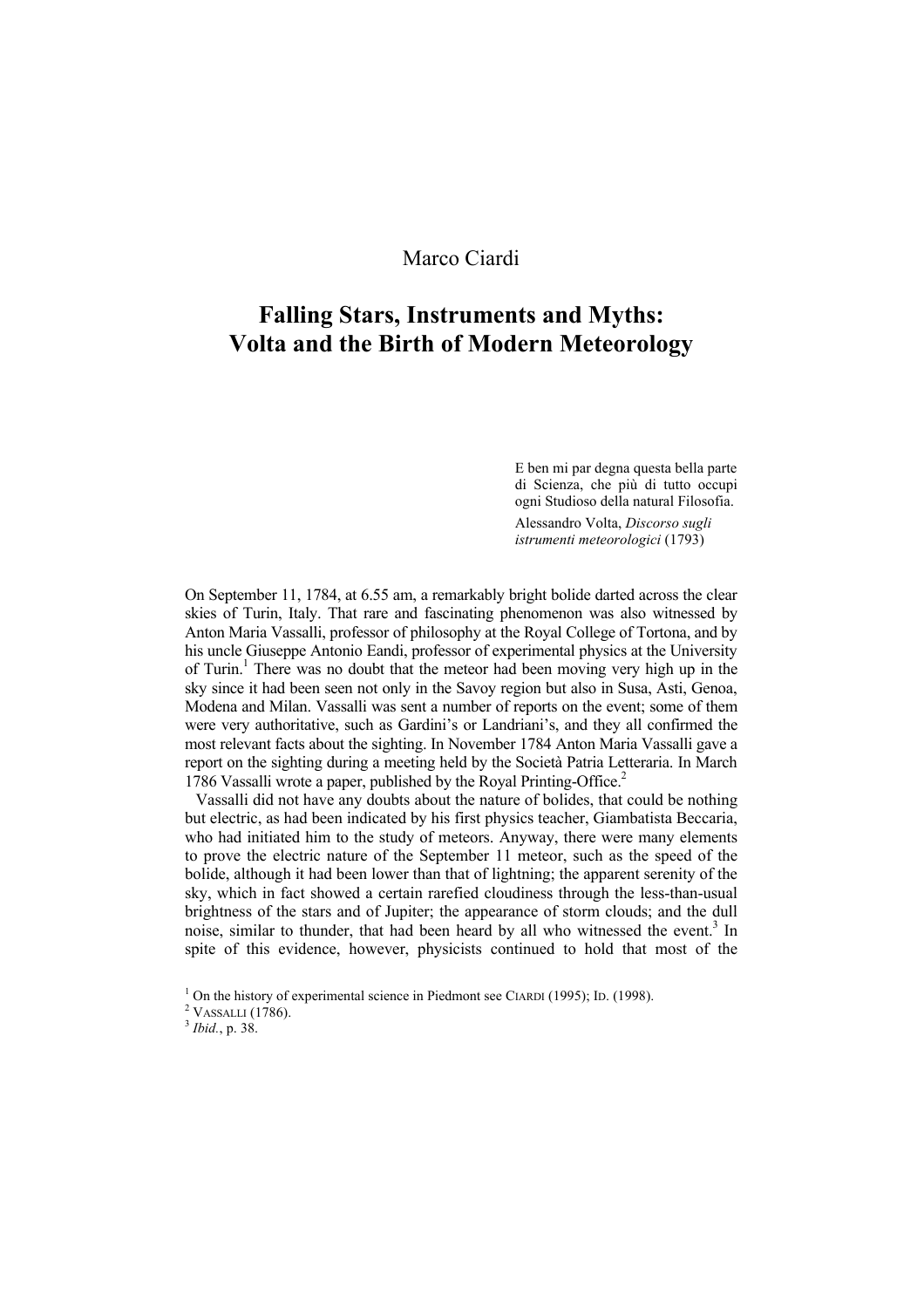meteors that had been observed were manifested only "by inflammable matter that is almost always present in the upper part of the atmosphere and is largely collected by contrary winds, by vapours rising from the ground, by very electric clouds, or for other similar reasons".<sup>4</sup> But the thesis about vapours was easily nullified by the speed of the bolide.<sup>5</sup> The nature of bolides, on the contrary, would not differ from that of falling stars, which Beccaria had eloquently written about in his letter to Le Roy dated 1775.<sup>6</sup> For this reason "between falling stars and bolides" there was no difference "except for size".<sup>7</sup>

Vassalli's paper was very well received by Toaldo, Saussure and Senebier. On July 18, 1786 Vassalli then decided to send the paper to Volta. There is no doubt that Volta was not only one of the most distinguished scholars in electrical science, but also an authority in meteorological studies, as he openly stated in his immediate written reply to Vassalli on September 28. In fact, beginning from the mid-sixties, Volta had given an original explanation of electric phenomena based on the existence of short-range forces, forces that were different from universal attraction and that sometimes appeared to be difficult to detect, because of circumstances that prevented electricity from manifesting itself through perceptible signs, therefore making "any form of diligence vain" in all experiments. And Volta's explanation also addressed the subject of "alterations occurring in bodies placed on the ground and alterations occurring in the atmosphere".<sup>8</sup> In spite of that, Volta provided Beccaria's pupil with uncertain grounds. In fact, it was not by chance that Volta, although he praised Vassalli with regard to his attempt to refer meteoric phenomena to "Beccaria's sentence", which almost made him join "their sect", and although he conceded that electricity could, at least in part, be said to rule aurora borealis, he was absolutely not in agreement with Vassalli about the electric nature of bolides and falling stars. According to Volta, they both showed every sign of being an "actual combustion of flammables".<sup>9</sup>

Volta was very familiar with flammables and their reaction to electricity, as shown by the famous seven letters he sent to Carlo Giuseppe Campi.<sup>10</sup> But, as a matter of fact, he was particularly interested in chemistry from before these letters, as we can easily understand when reading his *De vi attractiva*; in fact, he had stated that "chemical operations" manifested "other kinds of reciprocal forces everywhere, besides inertia of the mass and specific gravity". And although the presence of "signs" due to electricity had been difficult to spot, one could not be certain that in chemical

 *Ibid.*, p. 73. *Ibid.*, p. 79. BECCARIA (1775). VASSALLI (1786), p. 90. VOLTA (1769), pp. 64-5. VOLTA (1786), pp. 10-4. VOLTA (1777).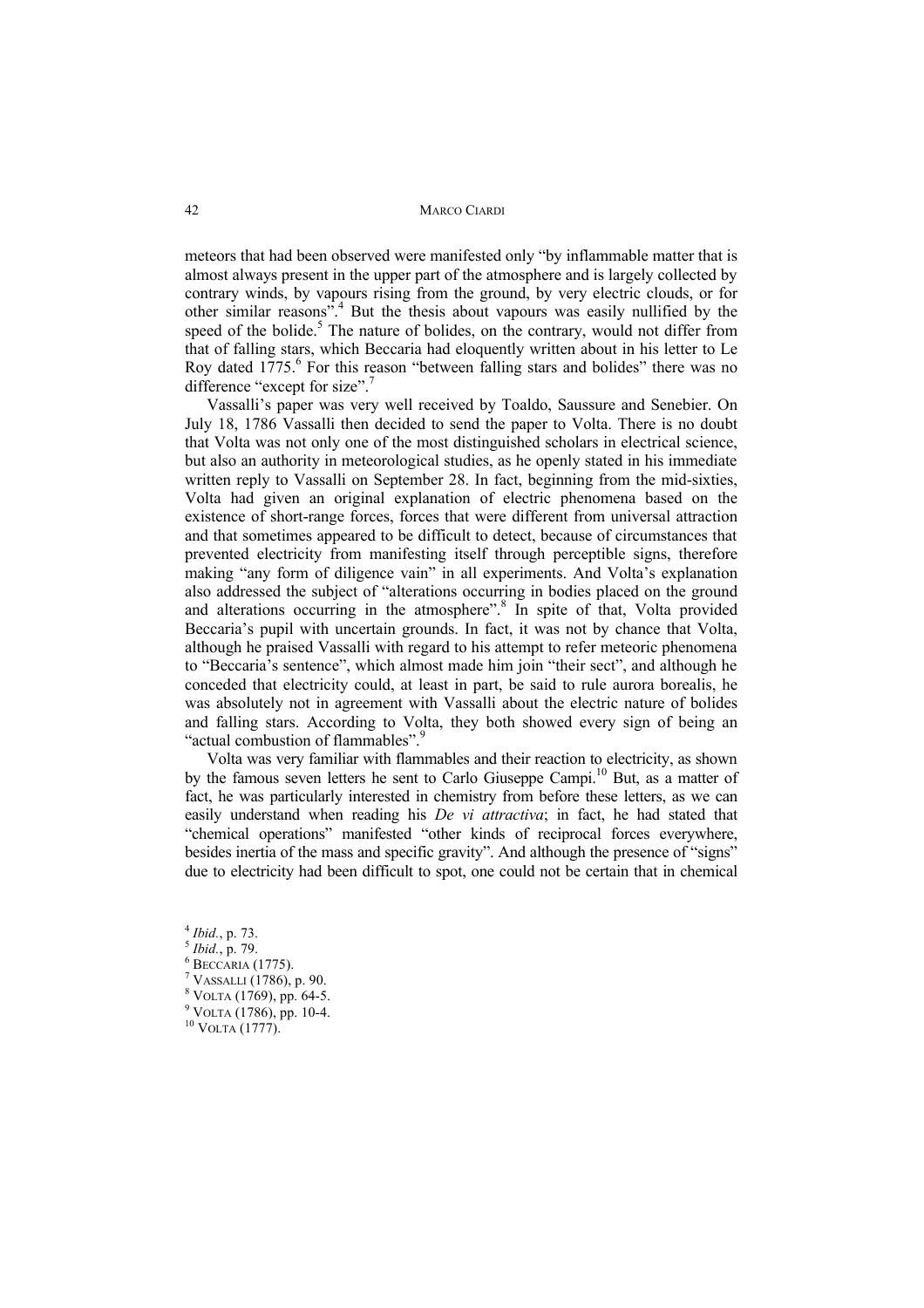operations such signs could not be detected through more accurate experiments.<sup>11</sup> Therefore, in 1776, the interaction between electricity (both artificial and natural) and inflammable air had appeared to Volta as being the master-key to understanding many other phenomena that had not yet been adequately explained. Such interaction, in fact, could not only give an account of ignis fatuus phenomena, but it could also explain various "meteors". It is interesting to note that Volta did not oppose Beccaria a priori, since on that particular occasion he had no problem recognising his merits, including the observation of other atmospheric phenomena.<sup>12</sup> Volta did not rule out the possibility that the electricity that was likely to be generated by falling stars could have originated larger meteors such as bolides through the ignition of a large mass of inflammable air. Naturally, Volta was aware of the risks involved in that speculation so, in his fifth letter, he immediately proposed a system of alliance and balance between the kingdom of electricity and that of inflammable airs.<sup>13</sup>

In spite of these precautions, on April 2 Volta received a letter by Barletti warning him that he should not overly extend the domain of inflammable airs. On April 18, 1777, Volta replied to Barletti saying that he disagreed about his system being unbalanced with regard to inflammable air, and he reminded his colleague that he had been "careful to warn" readers that the hypotheses contained in his fifth letter on earthquakes and aurora borealis were mere "fanciful ideas" that originated "more from fancy than from observation" and that were based on a bunch of "analogies and far removed possibilities".<sup>14</sup> In spite of all that, Volta confessed to Barletti that he considered "plausible" his "electric-aerial-inflammable theory" on falling stars. Nevertheless this theory was still lacking in explanation.<sup>15</sup> In fact, it was difficult to explain how the electric spark that was supposed to give rise to the phenomenon would be generated. Furthermore, reports on that particular kind of meteors did not always describe phenomena that could be explained in terms of their supposed electric nature. However, Volta also quoted Musschenbroek, showing knowledge of theories that attributed the production of falling stars exclusively to the behaviour of atmospheric vapours. But Volta did not completely deny their electric nature either, as he hypothesised their mixed composition (fire plus electricity). And yet the question remained, how could one establish the exact characteristics of those meteors?

An acceptable solution began to make its way in Volta's mind after his trip to Switzerland in September-November 1777, thanks to the possibility of highlighting the particular type of electricity that was regulated by forces undoubtedly different from gravitational ones, about which he had spoken in 1769 also referring to atmospheric phenomena. The objective of surveying atmospheric electricity was not

 $11$  VOLTA (1769), pp. 52 and 65.

<sup>&</sup>lt;sup>12</sup> VOLTA  $(1777)$ , 4th letter [Dec. 18, 1776], pp. 56-9.

<sup>13</sup> *Ibid.*, 5th letter [Jan. 5, 1777], p. 62.

<sup>14</sup> VOLTA (1777a), p. 43.

<sup>15</sup> *Ibid.*, p. 44.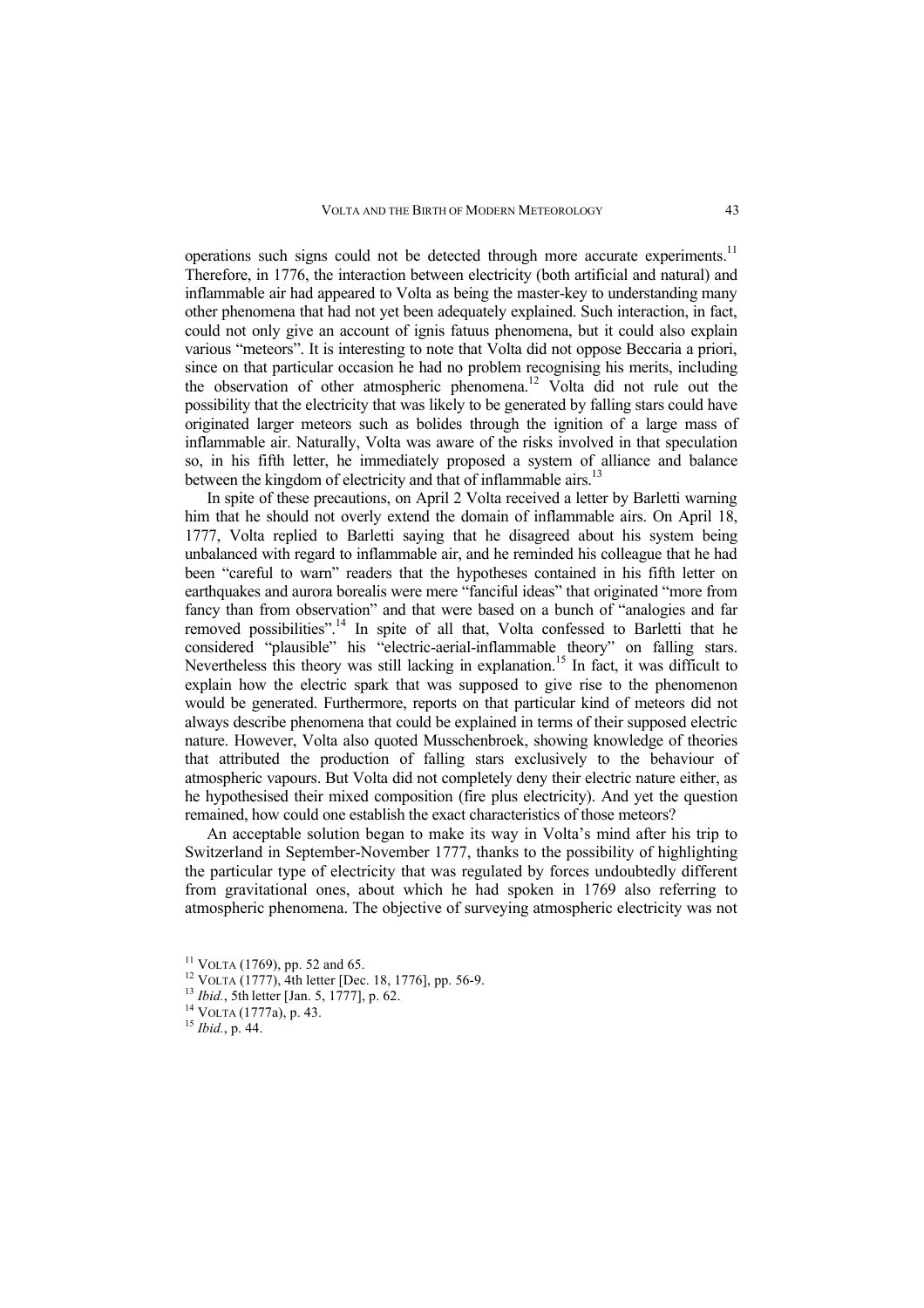secondary within Volta's research programme, as was clearly outlined in his famous paper that he presented to the Royal Society on March  $14$ ,  $1782$ <sup>16</sup>. The main goal of the work was to give a report about a new tool to explore weak and imperceptible forms of atmospheric electricity, the "condenser" of electricity.<sup>17</sup> According to Volta, the functions performed by the condenser could have opened unforeseen horizons in electrology, as he had found out in analysing an aurora borealis during the night of July 28-29, 1780.<sup>18</sup> In fact, the condenser could be used to determine if heat, evaporation and fermentation could produce any degree of electricity, or any alteration in the natural dosage of electric fluid. Volta strongly stressed<sup>19</sup> that he had already expressed the above mentioned idea, together with other "thoughts", in his *De vi attractiva* published in 1769,<sup>20</sup> when he had set out to discover a form of impalpable electricity by increasing the number of experiments and by devoting more attention and accuracy to them.<sup>21</sup> He was indeed able to do that, in his opinion, during the famous experiments that he carried out with Lavoisier and Laplace in Paris, at the beginning of 1782.

To summarise: on the one hand, Volta had previously tried to formulate acceptable hypotheses in order to justify the nature of falling stars, and in so doing he had not excluded their electric origin. On the other hand, when he replied to Vassalli's paper in 1786, he had no more doubts about the issue, since he could then count on more evolved and refined survey tools. In his view, there would have been no point in "partisans of electricity" holding on to their theory by giving electricity "new characteristics and new extraordinary functions that were unrelated to its known nature". This is because even if "new and unusual functions" had been attributed to the electric fluid, it would have been impossible to admit that the electric fluid itself was no longer detectable by the best conductors available". In fact, Volta said, in spite of many "electric-meteorological observations" carried out in recent years by "many diligent observers", it was never the case that the atmospheric conductors that had been put up to allow for "discharge of electric clouds and to provide an outlet for lightning" had been hit by any falling stars. Instruments, then, had the final word in the question – at least with regard to the *pars destruens* of the problem, according to which shooting stars do not have an electric nature.<sup>22</sup> Volta was not, however, in a position to provide a certain and clear answer about the origin of those unusual

<sup>16</sup> VOLTA (1782); see the English translation in VOLTA (1782a).

<sup>&</sup>lt;sup>17</sup>, VOLTA (1782a), p. VIII.

<sup>18</sup> *Ibid.*, pp. XV-XVI.

<sup>19</sup> *Ibid.*, p. XVIII.

<sup>&</sup>lt;sup>20</sup> On Volta's *De vi attractiva* see now FREGONESE (1999), pp. 18-26 and 50-60.

<sup>&</sup>lt;sup>21</sup> VOLTA (1782a), p. XVIII: "Being persuaded of this theory, I thought that the electricity produced in those cases was not discovered, partly because of its small quantity, and partly because the insulation was almost destroyed by the vapours that rose, and I imagined, that by a greater accuracy, and by multiplying the experiments, I should some time or other discover it".

 $22$  VOLTA (1786), p. 11.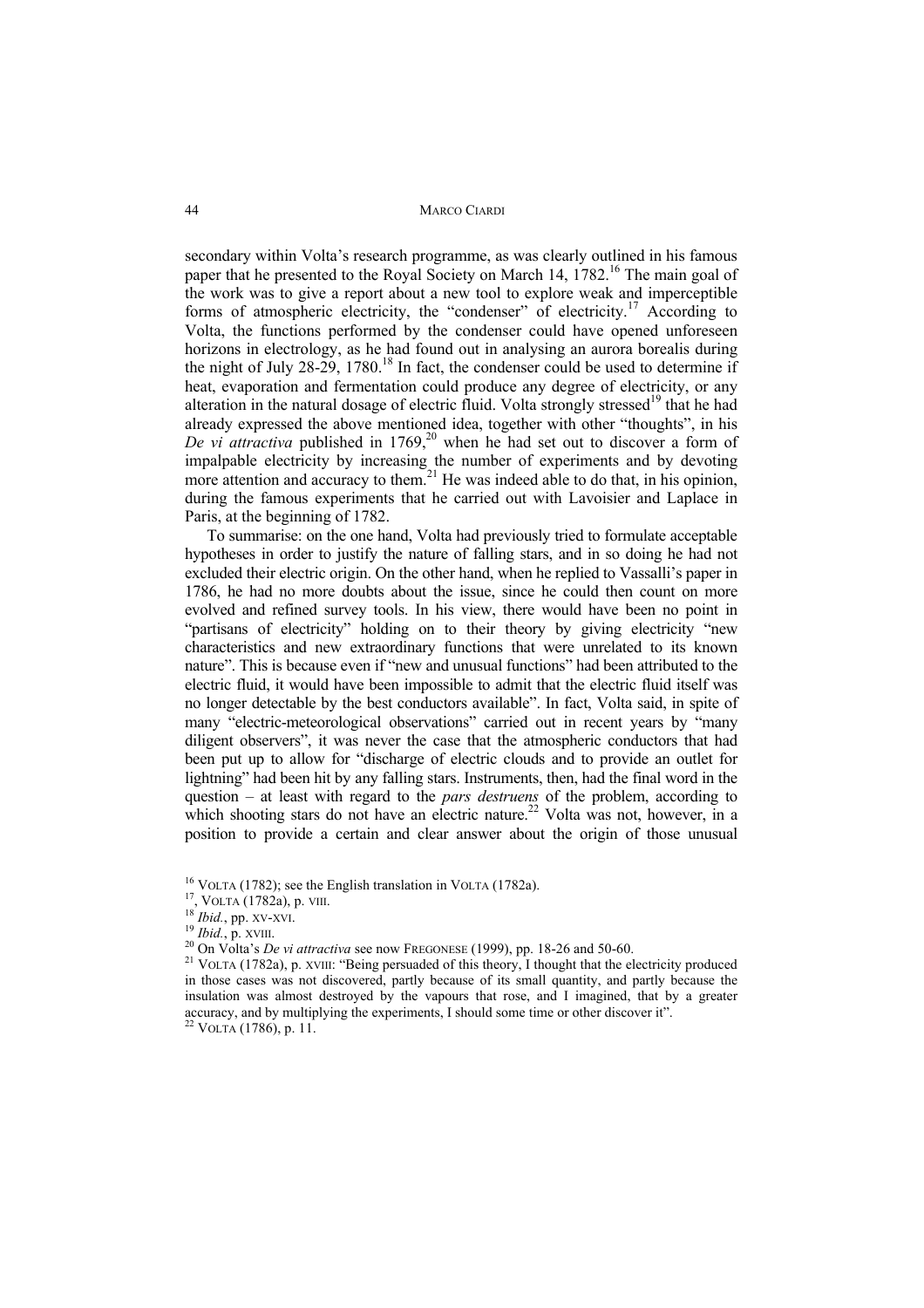meteors, as he agreed that the old explanation concerning a particular disposition of atmospheric vapours was not convincing either.

Anyway, the hypothesis on the electric origin of bolides was even less convincing, because it was truly inconceivable that "an enormous quantity of electric fluid" could travel "for many hundreds of miles through clear skies, instead of discharging itself into the ground". Volta used the same examples as Vassalli's to disprove him, such as the bolide that crossed the air over the Adriatic sea and was observed in Bologna by the famous scholar Montanari on March 31, 1676; the meteor observed in England on November 26, 1758, as described by Pringle; and the bolide that crossed the skies of Paris on July 17, 1771, described by Le Roy and Lalande, which was very similar to the bolide described by Vassalli in his paper. According to Volta, such phenomena were all characterised by matter that was "thick" and "subject to ignition", i.e. by "actual combustion".<sup>23</sup>

After clarifying his thought, Volta once more presented the arguments he used in his conversations with Barletti in the late 1770s, attacking the "fanatic worshippers" of electricity, who even saw it as the cause of earthquakes, volcanic eruptions and phosphoric sea light.<sup>24</sup> Shortly after taking that standpoint. Volta repeated the necessity of establishing some solid elements and principles on which a new "meteorological Science, both applied and speculative", could be founded. Current knowledge in that scientific field was still, in his opinion, "very imperfect in both respects" at the beginning of the 1790s.<sup>25</sup> Chemistry, on the contrary, already had its *Traité élémentaire*. Vassalli's point of view was radically different, since he foretold the coming of a new Franklin, whose task would be to masterfully synthesise "air, fire, phlogiston, heat, light, and electricity", which were well defined principles already (according to him).<sup>26</sup>

The discussion with Vassalli undoubtedly had a role in stimulating Volta's attempt to refine tools and equipment fit for surveying, measuring, and comparing electric phenomena, as one can easily understand from his famous correspondence with Lichtenberg, which he began soon after, in July 1787. The writings that Volta sent to Vassalli were something more than occasional commentaries, as he himself pointed out more than once, for example in his *Lettera prima sull'aurora boreale* addressed to Pietro Antonio Bondioli during the second half of 1791. In fact, not only had the topics dealt with by Volta in his paper on falling stars and on the 1786 bolide already been developed in an academic setting, $27$  but later on they were to constitute the

- <sup>24</sup> *Ibid*., p. 24.
- $25$  VOLTA (1791), p. 365.

<sup>26</sup> VASSALLI (1786), p. XXXVI.

<sup>27</sup> Volta was also able to use his letter to Vassalli (with appropriate modifications for the occasion) during a speech he made at the University of Pavia on June 12, 1790, at a graduation ceremony for two land surveyors. He did that in spite of the fact that there was now another "fanatical worshipper" to take into account, a new admirer of Beccaria, another one of the "many or few

<sup>23</sup> *Ibid.*, p. 12.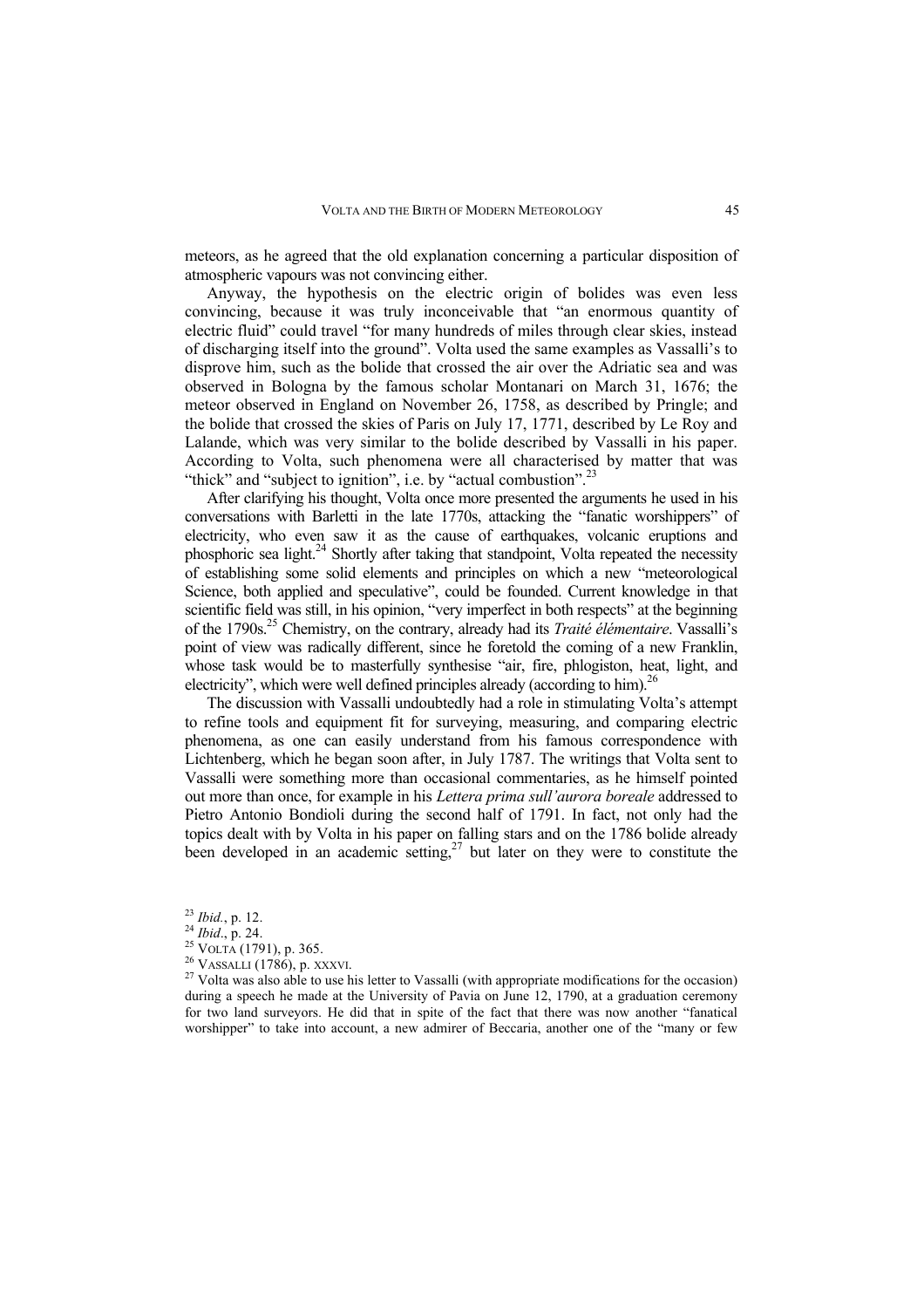follow-up<sup>28</sup> of his correspondence with Lichtenberg (nine letters, the last written in March-April 1790). But, as is well known, the tenth letter was never written. Volta was to explain in 1812 that the dialogue with the German scientist was interrupted "by the appearance of the so-called *Galvanic Electricity* that, thanks to its novelty and importance, and to the rich wealth of surprising discoveries that it allowed" kept him constantly busy "in 1792 and several years after that". Anyway, 1794 was approaching and that was to be the decisive year when Chladni would produce his theory on the extra-terrestrial origin of meteorites, which Volta positively reviewed in 1812.

It was not by chance that Volta had given speeches during land-surveyor graduation ceremonies. He was well aware of the public importance of meteorology and about the advantages that meteorology could add "to Physics in general, to Agriculture, Medicine and Nautical Science".<sup>29</sup> However, in order to be really useful in those fields, meteorology had to somehow purify itself of its connections with popular tradition and peasant life, astrology, and the myth of knowledge coming from ancient peoples, shared by many scientists as well.

On October 24, 1791 Vassalli sent Volta (some months before of the beginning of the controversy on animal electricity),  $30$  some of the works he had finished during the summer via the Vaccà-Berlinghieri brothers, asking for his advice. Among them was a paper on some conjectures about the ancients' art of attracting lightning.<sup>31</sup> that he had read three years before during a meeting of the Società Patria Letteraria. Vassalli was very familiar with the ancients, because during his academic studies he not only cultivated natural philosophy under the guidance of his uncle Eandi and of Beccaria, but he also read "specifically Hesiod, Homer and Virgil, both for the language and for the content, which described things that he included in an abstract to be later used for the History of Physics, as can be seen in many of his writings".<sup>32</sup> Certainly Vassalli's trust in the ancients was also encouraged by Toaldo who was one of his meteorology teachers. In fact, although one must not overestimate "the incidence of ancient knowledge in Toaldo's ideas, especially his typically Italian taste for erudition", it is however true that Toaldo "considered the ancient naturalistic tradition to be valid as well".<sup>33</sup> Such validity was surely acknowledged by Vassalli in 1791, when he tried to demonstrate that the ancients already knew the art of controlling lightning.

 $32$  BERRUTI (1825), p. 10.

 $33$  CASATI (1990), p. 22. For a short history of meteorology and more bibliographical information see CASATI and CIARDI (1998), I, pp. 43-7. See also FELDMAN (1990).

followers" of his, abbé Pierre Bertholon, who in 1787 had published a work bearing the eloquent title of *De l'électricité des météores*, see VOLTA (1790).

 $28$  VOLTA (1791a), p. 340.

<sup>29</sup> VOLTA (1793), p. 374.

 $30$  On the role of Vassalli in the controversy and his relations with Volta see BERNARDI (1992); ID. (2000); CIARDI (1995), pp. 82-8; ID. (1999).

 $31$  Vassalli (1791).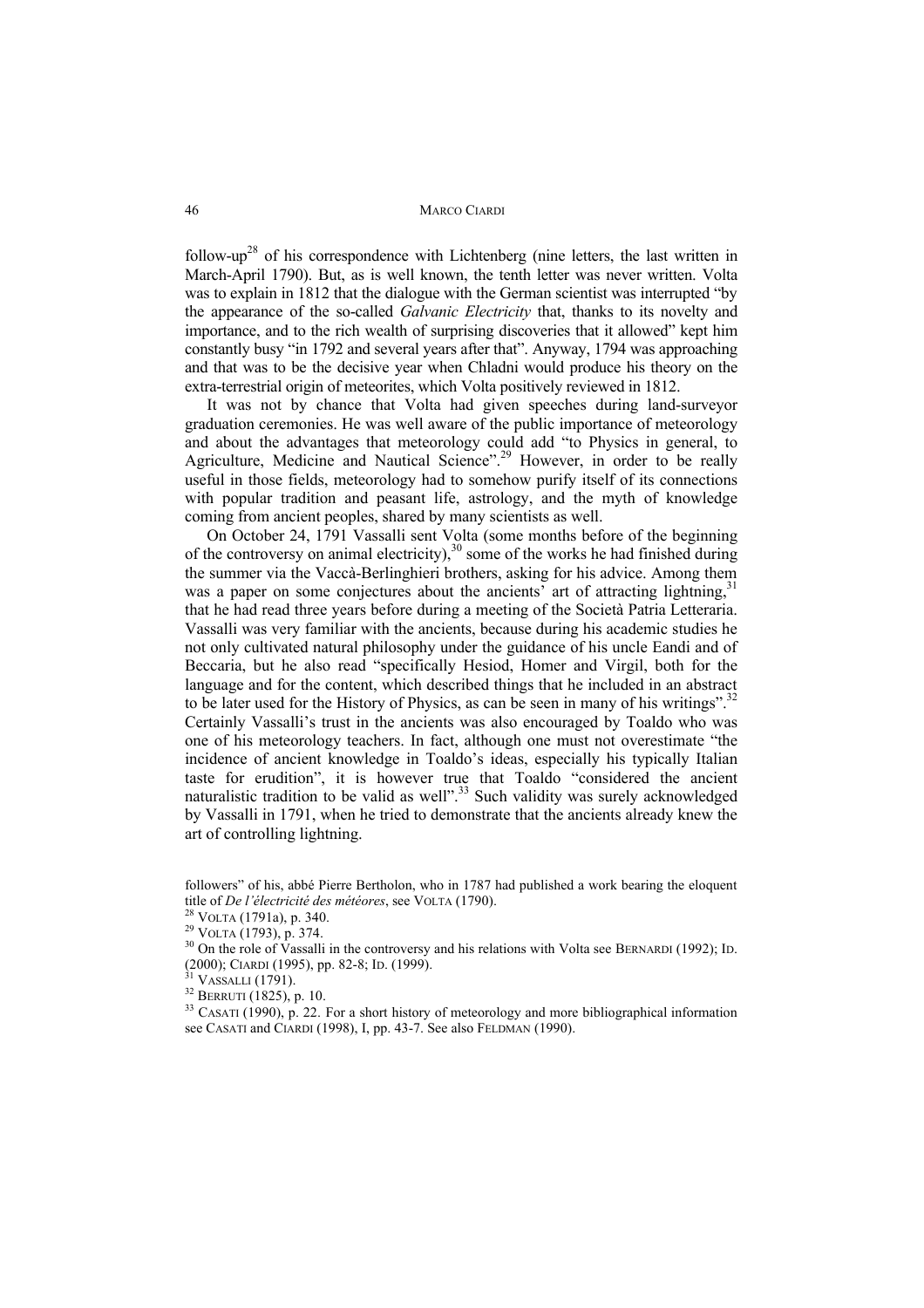In his work, appropriately opening with a quotation from Francis Bacon's *De sapientia veterum*, Vassalli took a stand about the topic of the wisdom of the ancients: although he surely mistrusted the "fanatics" that wished to attribute all truth to the ancients, including "the most recent discoveries", it was also natural for him to mistrust those who considered "our age the adult one of the world" and who thought the intellect of "men from remote times" to be like "the soil cultivated by early farmers: rough and wild, therefore inappropriate for good projects". In fact, it was well known that the ancients had reached "various forms of truth" that were later confirmed by the "moderns".<sup>34</sup> According to Vassalli, for instance, there was enough evidence to demonstrate that the ancients already knew the "admirable art of attracting lightning".<sup>35</sup>

Various classical sources were used by Vassalli, among which are works by Marcus Manilius, Suetonius, Pliny, Ovid, and Livy. He also drew some interesting information from Herodotus, "the father of Greek history", whose works showed that during thunderstorms the Thracians used to shoot a great amount of arrows into the sky, as if they wanted to fight the divinity. That might well be proof that people already knew about the power of points with regard to lightning. The same is true about the fact that the temple of Jerusalem – both during its first construction by Solomon in 966 BC. and during its reconstruction – had been provided with innumerable metal points, golden plates and other types of conductors that started from the roof and reached all the way to the ground, proving once more that the ancients had knowledge of the subject. It is interesting to note that the question directly concerned Volta as well,<sup>36</sup> since he had supported Michaelis and Lichtenberg's "opinion" that "divine providence" had guarded that building, which had been built "without full cognition of the facts".<sup>37</sup> On the other hand, in Vassalli's view one could conclude that the ancients had been knowledgeable about "the main properties of electric fire". Such properties, held by many to be "the newest discoveries of the moderns", could in fact be considered new only because "they had been lost along with many others".<sup>38</sup>

Volta's answer to Vassalli's memoir does not need any comments.<sup>39</sup> Although to Volta's mind the dissertation appeared to be "elegant, lively and scholarly", it still did not convince him of "the existence of facts"; actually, in his view the arguments presented were "specious, but nothing more". It was easy to find meanings in "the obscure sayings of the Oracles, in facts and mysterious expressions, in practices and ceremonies introduced by multiform pagan Superstition and in portentous Mythology". Somehow they were meanings that could be ascribed "to any modern discovery", but what certainty

<sup>38</sup> *Ibid.*, p. 40.

<sup>34</sup> VASSALLI (1791), p. 4.

<sup>35</sup> *Ibid.*, p. 7.

 $36$  VOLTA (1787). Published as VOLTA (1788).

<sup>37</sup> VASSALLI (1791), p. 58.

<sup>39</sup> Volta to Vassalli, autumn 1791, in *VE*, III, 902, pp. 127-8.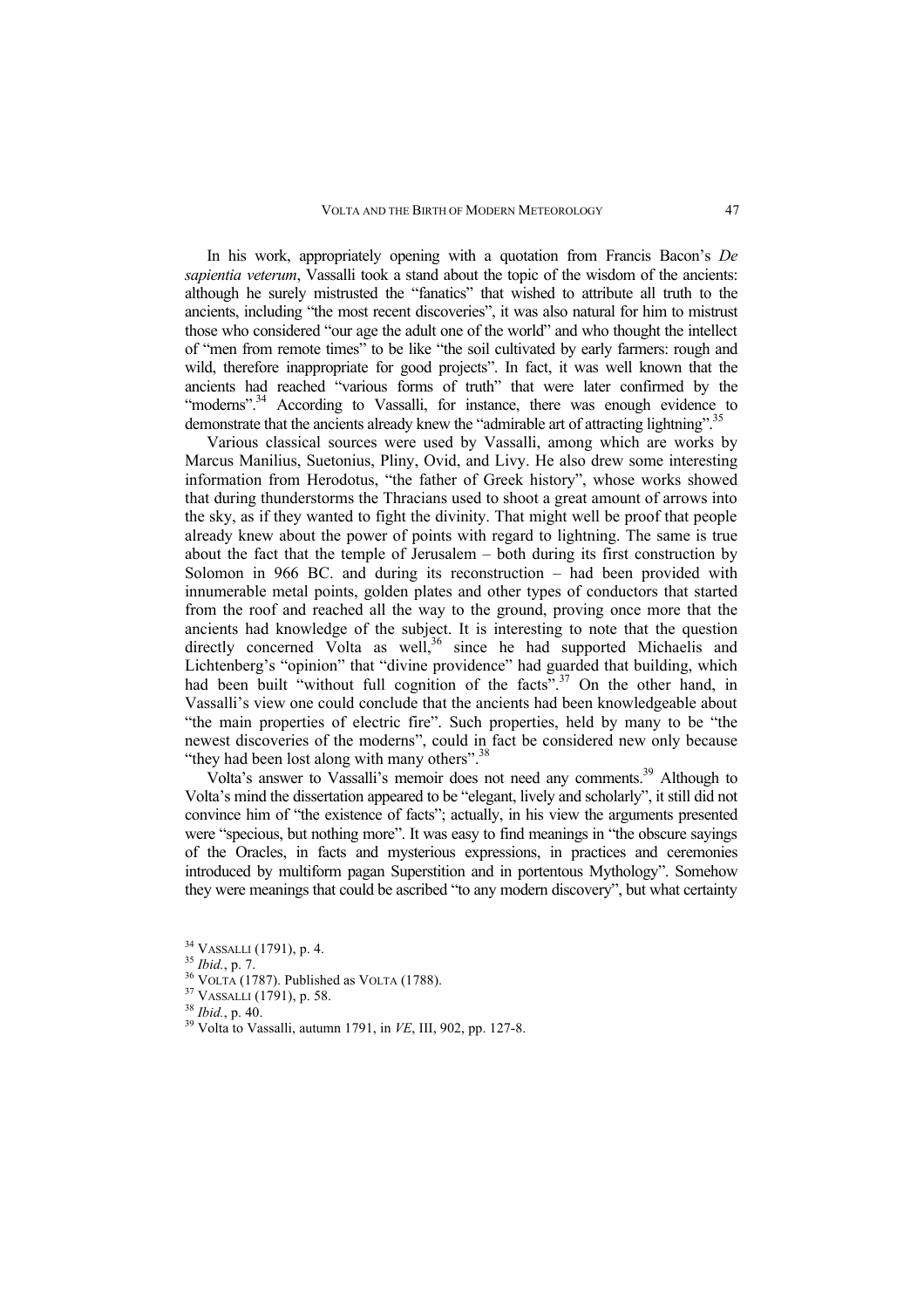was there of that being the exact meaning intended by "the creators of those practices and ceremonies, and by the authors of those sayings and descriptions"?

Clearly, Volta did not completely disapprove of "the procedure, which was accepted by many scholars, according to which fairy tales and ancient rituals could be interpreted as symbols of some great natural phenomena". However, even admitting that the ancients "really" intended "to symbolise those phenomena, and especially Meteors", it was not possible to believe that they had gone beyond the description of "simple effects and appearances", because "causes" turned out to be "difficult to understand and were not at the height of their knowledge". Anyhow, where was the evidence that the ancients "had, or might have any knowledge of the electric agent, and of its presence inside clouds that were full of lightning"? And which and how many experiments would the ancients have to carry out in order to reach such conclusions? Taking this all into account, Volta ended his commentary to Vassalli's *Conghietture* by taking the liberty of considering "the dissertation to be an erudite joke".

It was necessary to leave the ancients' fairy tales behind and to concentrate on the rather inadequate research done by the moderns. With regard to this subject, Volta could not help complaining about the fact that there were "few" meteorological observatories in Italy endowed "with a complete assortment of the right tools, or at least with the best Barometers and Thermometers", which could effect the "systematic observations" that are necessary to determine at least "the annual and monthly average heat" and "the barometric average height". This situation, in Volta's words, was really "deplorable" because the experiments were usually "incomplete and disconnected" and were carried out using "not the best instruments". This gap "in beautiful and learned Italy", had been particularly revealed in "a work that was truly outstanding" by Richard Kirwan,<sup>40</sup> which was compiled "with great care and diligence" and had the merit of collecting "thermometric observations made with the type of accuracy, continuity and method that are necessary to derive average temperatures, representing more than forty cities and sites in England, Holland, France and Switzerland, in Germany, Sweden, Russia and Siberia, in Asia, Africa, America and in the Islands". Unfortunately, in the case of Italy, Kirwan was able to get only the "proper observations" made in Padua, that he considered to be "well made and well recorded over a number of years".<sup>41</sup> The information had been collected by Poleni and Toaldo. It was true that "in Verona, Vicenza, Turin and Milan, and in some other cities" meteorological observations had been carried out and published for a number of years "in the form of monthly and yearly charts", but they were "scanty and imperfect". That was why in those years Volta not only encouraged the construction of meteorological observatories in Pavia, Mantua and Milan, but he also indicated very specific guidelines about

<sup>40</sup> See KIRWAN (1787); translated into Italian as KIRWAN (1790).

<sup>41</sup> VOLTA (1791), pp. 366-7.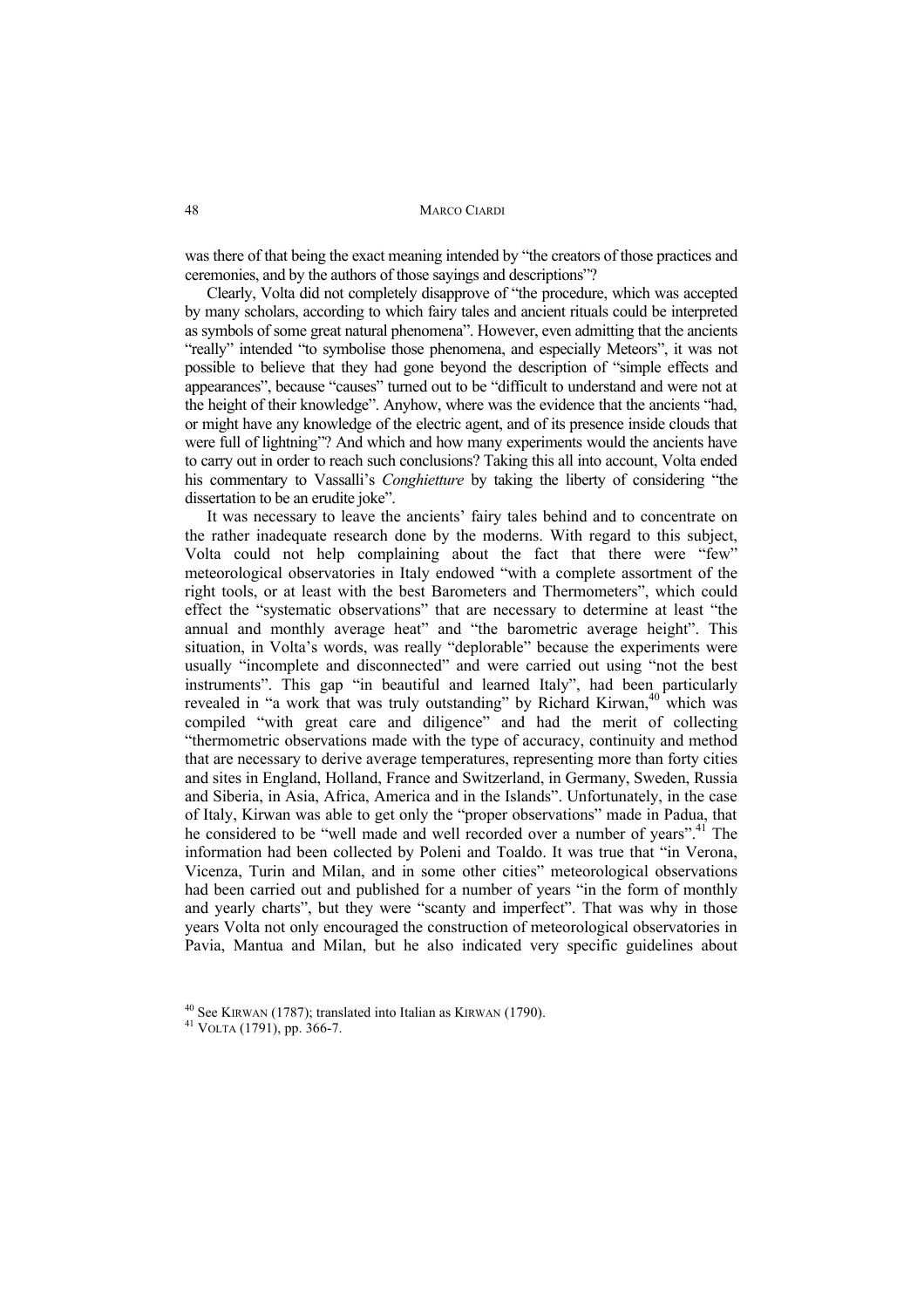observation time and measurement of atmospheric data, so that uniform and, most importantly, comparable tabulations could be produced. $42$ 

Volta's criticism of the Italian meteorological system did not hesitate to highlight the fact that the only international reference point in Italy was represented by Toaldo's observations. His appreciation of the work that the professor from Padua was carrying out, however, was limited to data collection, without entering the domain of lunar meteorology.<sup>43</sup> The time was not yet right for Volta to proceed towards a general theory of meteorological forecasting, since that discipline was not a science in the proper sense because it still had to formulate its fundamental components.

Volta always stressed his firm criticism of those naturalists, who insisted on using history and general principles instead of instruments and experiments to produce reliable scientific and quantitative results.

<sup>42</sup> *Ibid.*, p. 365.

<sup>&</sup>lt;sup>43</sup> On Toaldo see now PIGATTO (2000).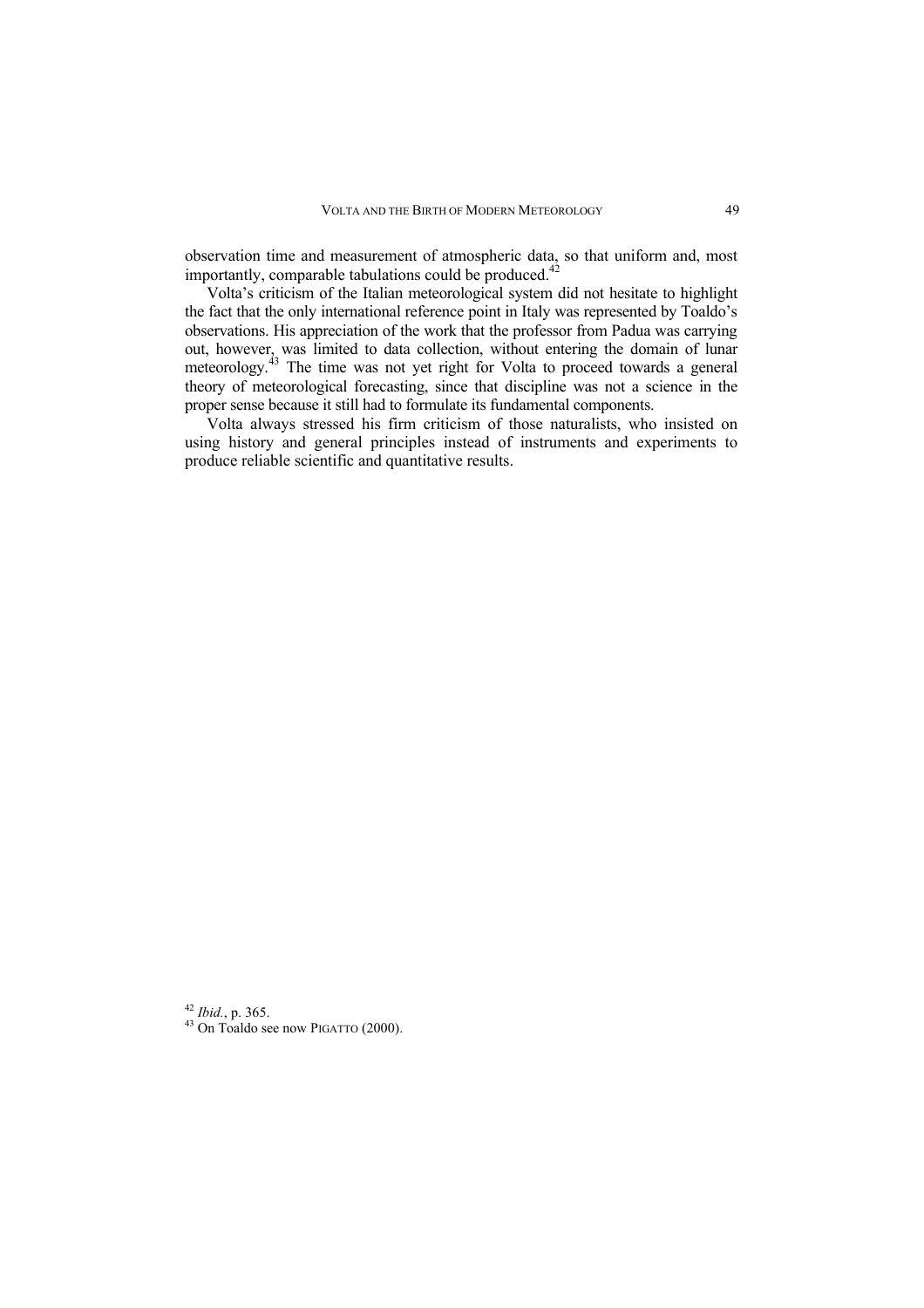## **BIBLIOGRAPHY**

BECCARIA, GIAMBATISTA (1775), "Lettera al chiarissimo sig. Le Roy dell'Accademia reale delle scienze di Parigi: Delle stelle cadenti", *Scelta di opuscoli interessanti tradotti da varie lingue*, 2 (1776), pp. 9-15.

BERNARDI, WALTER (1992), *I fluidi della vita: Alle origini della controversia sull'elettricità animale*, Firenze: Olschki, 1992.

ID. (2000), "The Controversy on Animal Electricity in Eighteenth-Century Italy: Galvani, Volta and Others", in BEVILACQUA, FABIO and FREGONESE, LUCIO eds., *Nuova Voltiana: Studies on Volta and his Times*, Milano: Editore Ulrico Hoepli, 2000, I, pp. 101-14.

BERRUTI, SECONDO (1825), *Saggio sulla vita e sugli scritti del Prof. Anton Maria Vassalli Eandi*, Torino: presso Giuseppe Pomba, 1825.

CASATI, STEFANO (1990), "Giuseppe Toaldo: La Luna, il Saros e le Meteore", *Nuncius: Annali di storia della scienza*, 5:1 (1990), pp. 17-42.

CASATI, STEFANO and CIARDI, MARCO (1998), "Meteorology: Disciplinary History", in GOOD, GREGORY A*.* ed., *Sciences of the Earth: An Encyclopaedia of Events, People, and Phenomena*, New York & London: Garland Publishing, Inc., 1998, 2 vols.

CIARDI, MARCO (1995), *L'atomo fantasma: Genesi storica dell'ipotesi di Avogadro*, Firenze: Olschki, 1995.

ID. (1998), "Medicina, tecnologia civile e militare, filosofia naturale: L'insegnamento della fisica nel Regno di Sardegna", in "Atti del Convegno: Dalla filosofia naturale alla fisica. Discipline e didattiche in Italia all'epoca di Volta. Per una geografia istituzionale (Pavia, 13-14 maggio 1998)", *Studi settecenteschi*, 18 (1998), pp. 217-47.

ID. (1999), "Dialoghi tra filosofi naturali: Spallanzani, l'Accademia delle Scienze di Torino e la scienza sabauda", in BERNARDI, WALTER and MANZINI, PAOLA eds., *Il cerchio della vita: Materiali di ricerca del Centro Studi Lazzaro Spallanzani di Scandiano sulla storia della scienza del Settecento*, Firenze: Olschki, 1999, pp. 220-30.

FELDMAN, THEODORE S. (1990), "Late Enlightenment Meteorology", in FRANGSMYR, TORE and HEILBRON, JOHN L. and RIDER, ROBIN E. eds, *The Quantifying Spirit in the 18th Century*, Berkeley-Los Angeles-London: University of California Press, 1990, pp. 143-77.

FREGONESE, LUCIO (1999), *Volta: Teorie ed esperimenti di un filosofo naturale*, Milano: Le Scienze (I Grandi della Scienza, 11), 1999.

KIRWAN, RICHARD (1787), *An Estimate of the Temperature of Different Latitudes*, London: Printed by J. Davis, for P. Elmsly in the Strand., 1787.

ID. (1790), *Saggio meteorologico: Contenente una valutazione della temperatura di differenti latitudini*, Firenze: nella Stamp. all'Ins. del Sole, 1790.